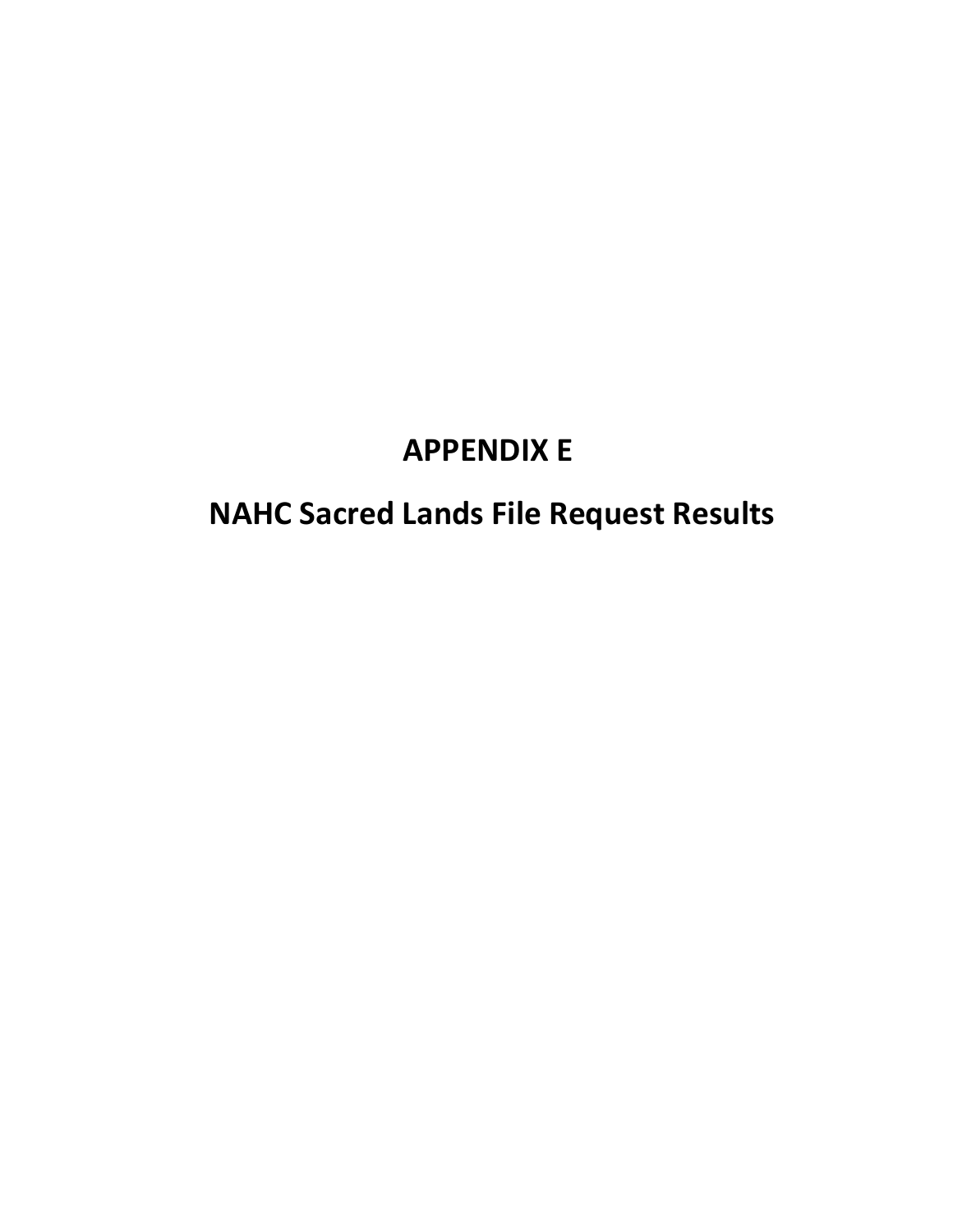

**CHAIRPERSON Laura Miranda**  *Luiseño*

VICE CHAIRPERSON **Reginald Pagaling** *Chumash*

**SECRETARY Merri Lopez-Keifer** *Luiseño*

PARLIAMENTARIAN **Russell Attebery** *Karuk* 

**COMMISSIONER Marshall McKay** *Wintun*

**COMMISSIONER William Mungary** *Paiute/White Mountain Apache*

**COMMISSIONER Joseph Myers** *Pomo*

**COMMISSIONER Julie Tumamait-Stenslie** *Chumash*

**COMMISSIONER** [**Vacant**]

EXECUTIVE SECRETARY **Christina Snider** *Pomo*

#### **NAHC HEADQUARTERS**

1550 Harbor Boulevard Suite 100 West Sacramento, California 95691 (916) 373-3710 nahc@nahc.ca.gov NAHC.ca.gov

### **NATIVE AMERICAN HERITAGE COMMISSION**

January 27, 2020

Danielle Keith, Assistant Environmental Planner

**Circlepoint** 

Via Email to: d.keith@circlepoint.com

### **Re: Corte Madera Town Hall Addition Project, Marin County**

Dear Ms. Keith:

A record search of the Native American Heritage Commission (NAHC) Sacred Lands File (SLF) was completed for the information you have submitted for the above referenced project. The results were negative. However, the absence of specific site information in the SLF does not indicate the absence of cultural resources in any project area. Other sources of cultural resources should also be contacted for information regarding known and recorded sites.

Attached is a list of Native American tribes who may also have knowledge of cultural resources in the project area. This list should provide a starting place in locating areas of potential adverse impact within the proposed project area. I suggest you contact all of those indicated; if they cannot supply information, they might recommend others with specific knowledge. By contacting all those listed, your organization will be better able to respond to claims of failure to consult with the appropriate tribe. If a response has not been received within two weeks of notification, the Commission requests that you follow-up with a telephone call or email to ensure that the project information has been received.

If you receive notification of change of addresses and phone numbers from tribes, please notify me. With your assistance, we can assure that our lists contain current information.

If you have any questions or need additional information, please contact me at my email address: Sarah.Fonseca@nahc.ca.gov.

Sincerely,

Sarah Fonseca *Associate Governmental Program Analyst*

Attachment